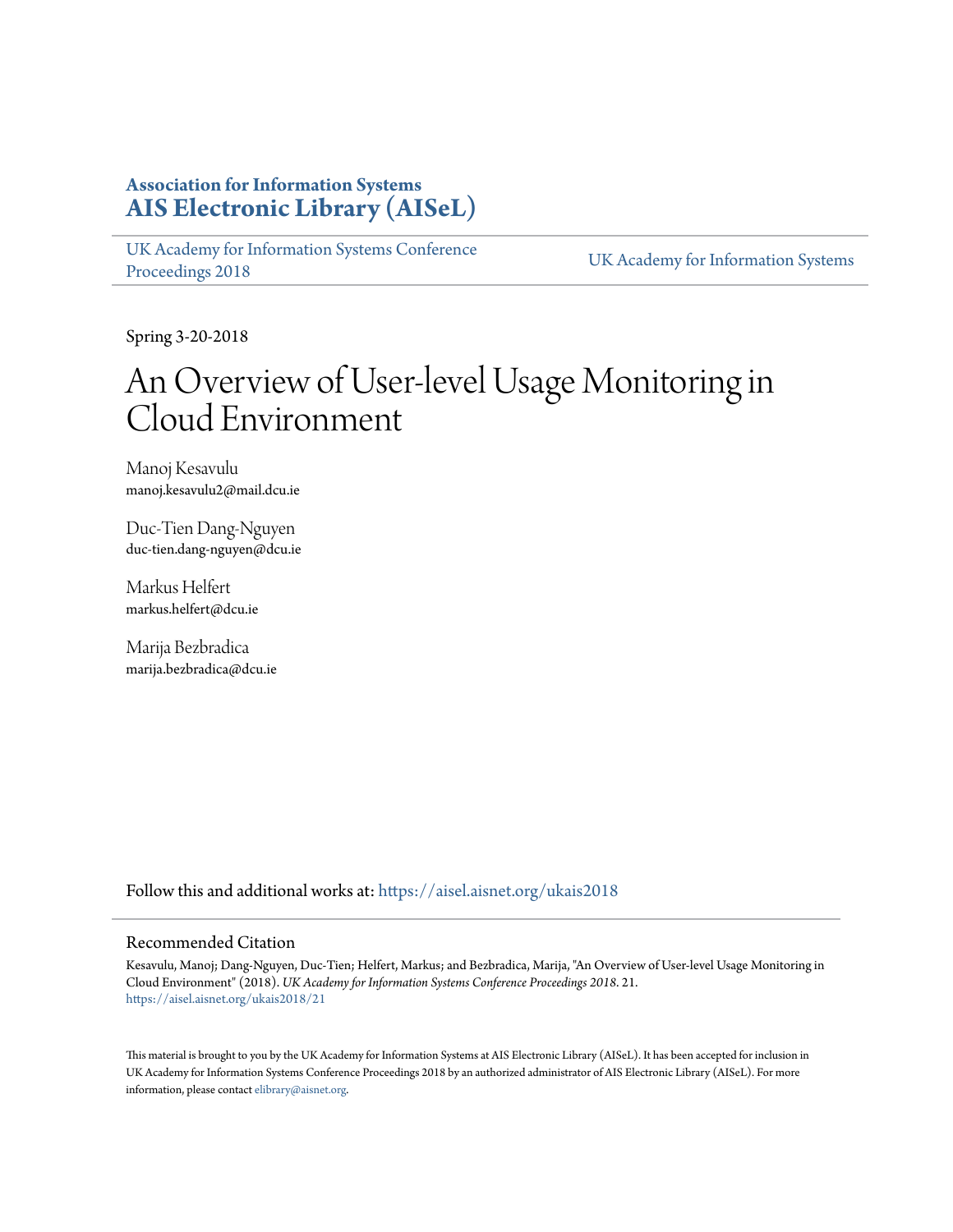# **An Overview of User-level Usage Monitoring in Cloud Environment**

Manoj Kesavulu, Duc-Tien Dang-Nguyen, Markus Helfert, Marija Bezbradica

*Lero-The Irish Software Research Organization School of Computing, Dublin City University, Dublin, Ireland manoj.kesavulu2@mail.dcu.ie, {duc-tien.dang-nguyen, markus.helfert, marija.bezbradica}@dcu.ie*

#### **Abstract**

*Cloud computing monitors applications, virtual and physical resources to ensure performance capacity, workload management, optimize future application updates and so on. Current state-of-theart monitoring solutions in the cloud focus on monitoring in application/service level, virtual and physical (infrastructure) level. While some of the researchers have identified the importance of monitoring users, there is still need for developing solutions, implementation and evaluation in this domain. In this paper, we propose a novel approach to extract end-user usage of cloud services from their interactions with the interfaces provided to access the services called User-level Usage Monitoring. We provide the principles necessary for the usage data extraction process and analyse existing cloud monitoring techniques from the identified principles. Understanding end-user usage patterns and behaviour can help developers and architects to assess how applications work and which features of the application are critical for the users.* 

<span id="page-1-0"></span>**Keywords**: Cloud, Application, End-user, Usage Monitoring, Principles, Usage data

# **1 Introduction**

In the last decade, we have witnessed the major change in software and applications in which cloud computing is becoming widely used, providing users with the possibility of using different devices to use (access) the cloud-based services seamlessly (Mell  $\&$ Grance, 2011). The number of Cloud-based services has increased rapidly and strongly, offering various advantages over traditional software including reducing time to benefit, scalability, accessing through various interfaces and so on. However, it is also increased the complexity of the management of infrastructures behind these services. To properly operate and manage such complex infrastructures effective and efficient monitoring is constantly needed (Aceto, Botta, De Donato, & Pescapè, 2013).

Traditionally, the cloud provider (vendor) provides application performance management (APM) tools (for example, CloudWatch<sup>1</sup> in Amazon Web Services) to

<sup>1</sup> http://aws.amazon.com/cloudwatch/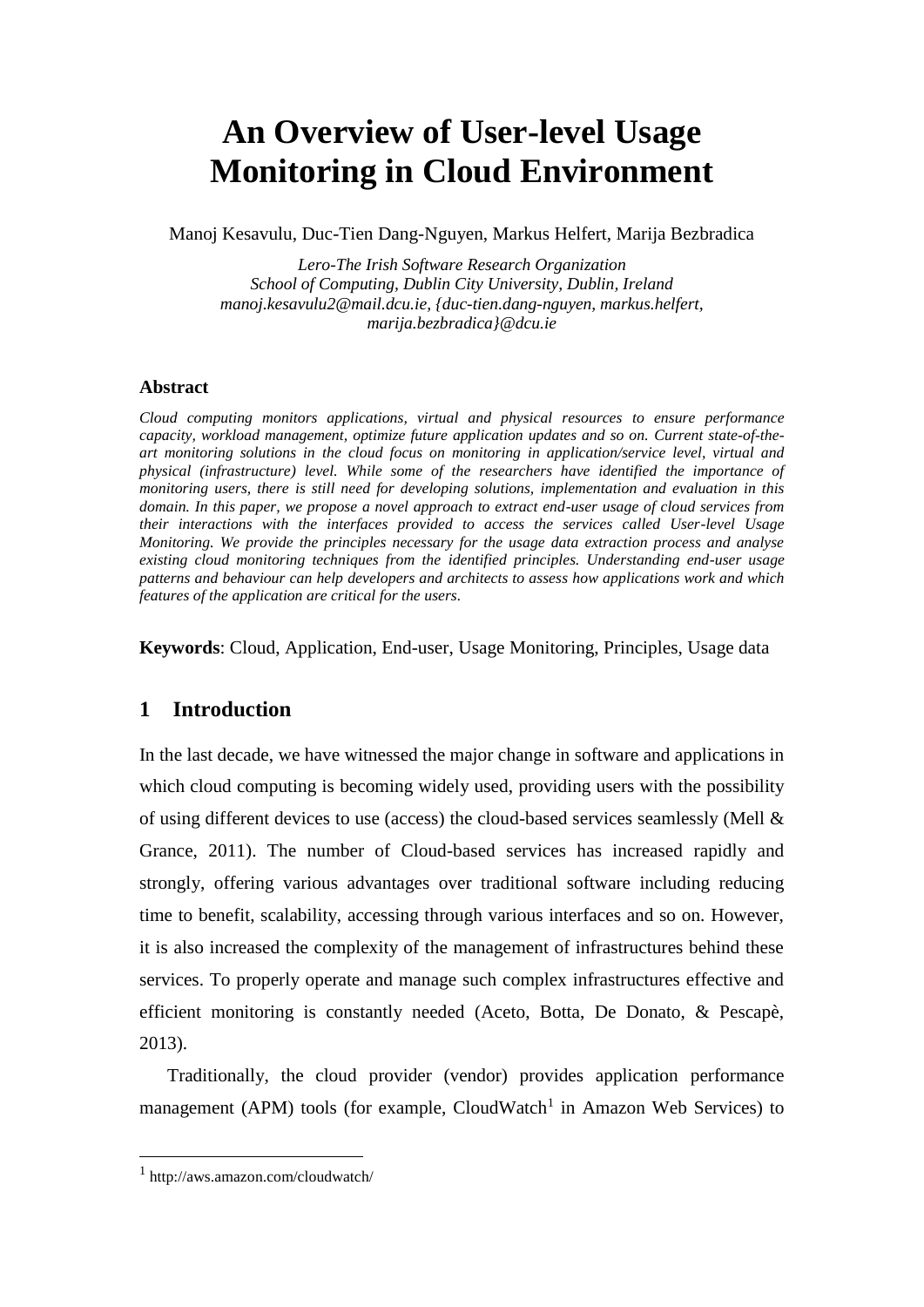monitor the status of the deployed applications, the amount of resources used by the applications based on the agreement between cloud vendor and the application provider called Service Level Agreement (SLA). These APM tools work at the infrastructure and service levels, providing mainly a vast amount of usage data of the resources used which can be turn into some knowledge for resource provisioning. However, it is nontrivial to obtain user-related information, for example how users satisfy with the given services or applications, from such kind of data. The application developers can also use various third-party monitoring tools like New Relic<sup>2</sup>, Binado<sup>3</sup> and so on. But these tools mainly focus on monitoring application oriented usage including measuring the number of users logged-in to the application, identifying rare logins, cloud resource usage, idle times, license types etc. We firmly believe that exploiting usage data at a user level could give much more insights for the application development. Understanding usage data of an application has various uses such as to personalise the application according to the end-user's preferences (Yang et al., 2017), profiling users for security (Al-Bayati, Clarke, & Dowland, 2016), improvement in marketing of software products (Bucklin & Sismeiro, 2009) and to analyse the performance of the application in the deployed environment for maintenance purposes (Bezemer, Zaidman, Platzbeecker, Hurkmans, & Hart, 2010; Petruch et al., 2012).

In this paper, we provide principles for designing and developing a cloud monitoring tool, extracted from cloud standards such as ISO and TOG. Furthermore, we analyse the existing state-of-the-art monitoring solutions with respect to the monitoring level in cloud. As a result of the analysis, we have identified user-level usage monitoring as the research gap. With the improving of the data mining tools, these usage data can be gathered from online services by collecting all traces of user activity to produce clickstreams, sequences of timestamped events generated by user actions. For example, in web-based services, these might include detailed HTTP requests. For mobile applications, clickstreams can include everything from button clicks, to finger swipes and text or voice input (Wang, Zhang, Tang, Zheng, & Zhao, 2016). By using user-level usage monitoring, we believe the following challenges can be addressed:

<sup>2</sup> https://newrelic.com/

<sup>3</sup> https://www.binadox.com/salesforce-saas-monitoring/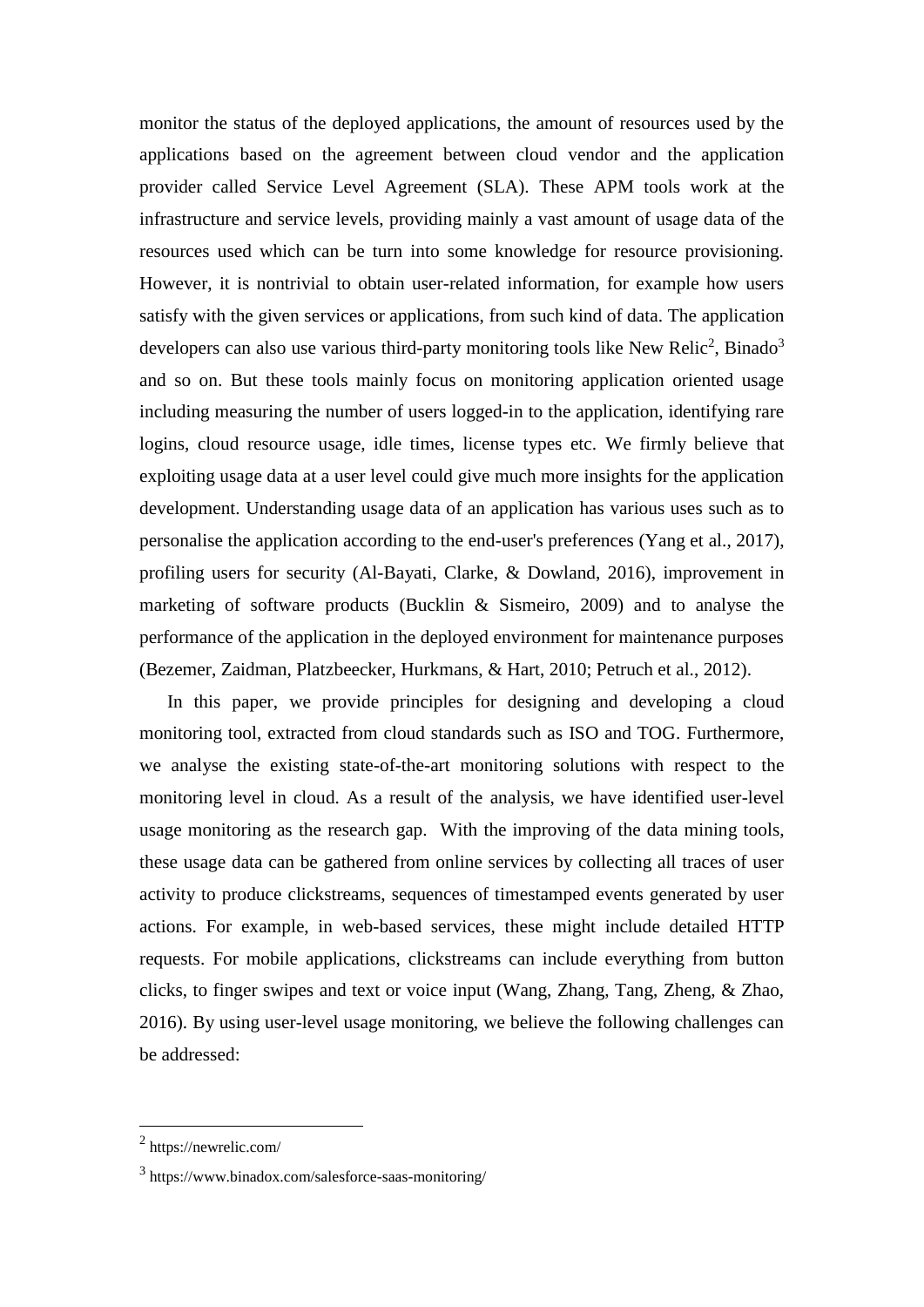- *Usage based metering/billing:* user-level usage data helps cloud provider to design the billing policy to reflect the actual usage of the application by the end-user.
- *Resource provisioning:* based on the usage data, predict the resources that may be allocated to an application.
- *Focused application updates:* developers can determine features of the application that are critical to end-user. Hence, focus the development costs and time on such features.
- *Understanding user satisfaction:* instead of surveying and asking feedback, how users satisfy with an application can be revealed via their usage data.
- *Discovering user behaviour patterns:* Every user has their own pattern when using an application or a service. Understanding these patterns could help improve the service or discover the trends in advance. These patterns, can be discovered from the usage data.

Analysing and understanding the usage data from the user's perspective can be used by the software developers and software architects to determine how much development time, development cost to allocate and spend for which features of the cloud application before rolling out new updates. As a part of our work, we aim to build the usage data extraction artefact and follow the evaluation approach using Design Science Research (Helfert, Donnellan, & Ostrowski, 2012). The terms *cloud service consumer, customer* and *end-user* mean the same and are used interchangeably in this paper.

The remainder of the paper is structured as follows: in Section [2,](#page-3-0) we discuss cloud standards, specifically the monitoring aspect of the cloud and propose the principles for a cloud monitoring tool/solution. In Section [3,](#page-7-0) we review the state-of-the-art cloud monitoring solutions. In Section [4,](#page-11-0) we present a comparative analysis of the cloud monitoring tools and as a result identify the research gap, usage monitoring. In Section [5,](#page-14-0) we provide conclusions and directions for future work.

### <span id="page-3-0"></span>**2 Monitoring principles from cloud standards**

Since the advent of cloud computing, various monitoring solutions emerged. However, existing cloud systems and enterprises incorporating them normally follow different architectures and standards bringing a vast amount of challenges in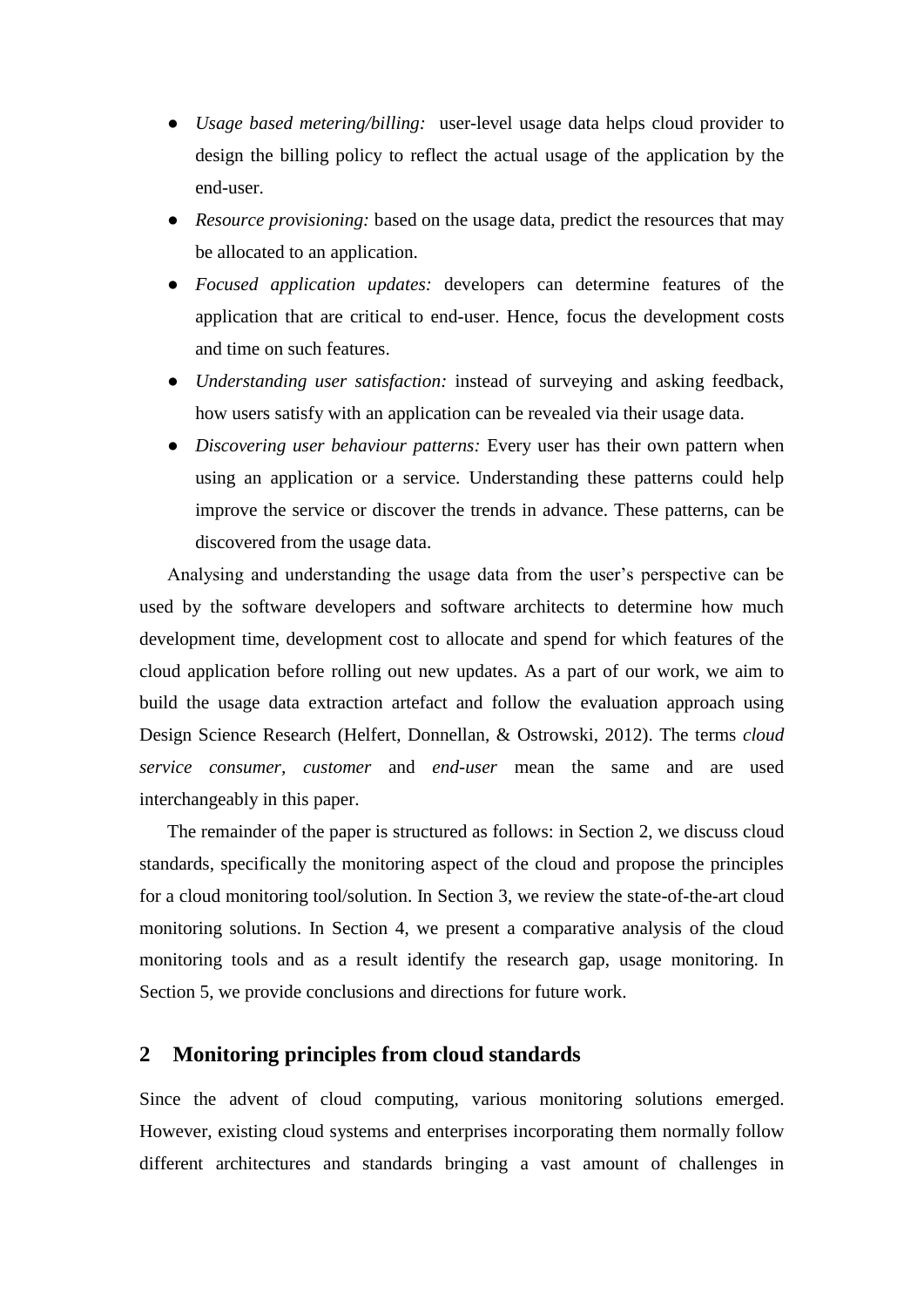communications as well as organisations for the applications and services in the cloud environment. As a result, the new services, applications and the monitoring solutions has the need to follow the principles set forward by the cloud standards (International Organization for standardization (ISO) defines *standard* as "specifications for products, services and systems, to ensure quality, safety and efficiency" (ISO/IEC, 2014). Monitoring at user-level, consequently, should follow criteria and requirements as in other levels. For this purpose, in this section, we discuss and review widespread cloud standards and provide the principles a cloud monitoring tool should follow.

# **2.1 International Organization for Standardization**

ISO in collaboration with International Electrotechnical Commission (IEC)<sup>4</sup> drafted the "Information technology — Cloud computing — Reference architecture" document known as ISO/IEC 17789:2014 (ISO/IEC, 2014). This International Standard specifies the cloud computing reference architecture (CCRA). The reference architecture includes the cloud computing roles, activities, functional components and their relationships. The standard describes the activities of various components of the cloud. In this section, we focus our discussion on the activities of the monitoring component of the cloud. The monitor service activity monitors the delivered service quality with respect to service levels as defined in the service level agreement (SLA) between cloud service customer and cloud service provider. This activity uses the built-in monitoring functions of the cloud system. The ISO standard describes the following responsibilities of the monitoring activity:

- keeping track of how much use is being made of each cloud service, and by which users. This includes assurance that the use is appropriate;
- monitoring the integration of the cloud services with customer's existing ICT systems to ensure that business goals are being met;
- defining measurement points and performance indicators related to the service in question (e.g., service availability, service outage frequency, mean time to repair, responsiveness of the provider's help desk, etc.);
- monitoring, analysing and archiving of these indicator data;
- comparing the actual service quality delivered with the agreed service quality

<sup>4</sup> http://www.iec.ch/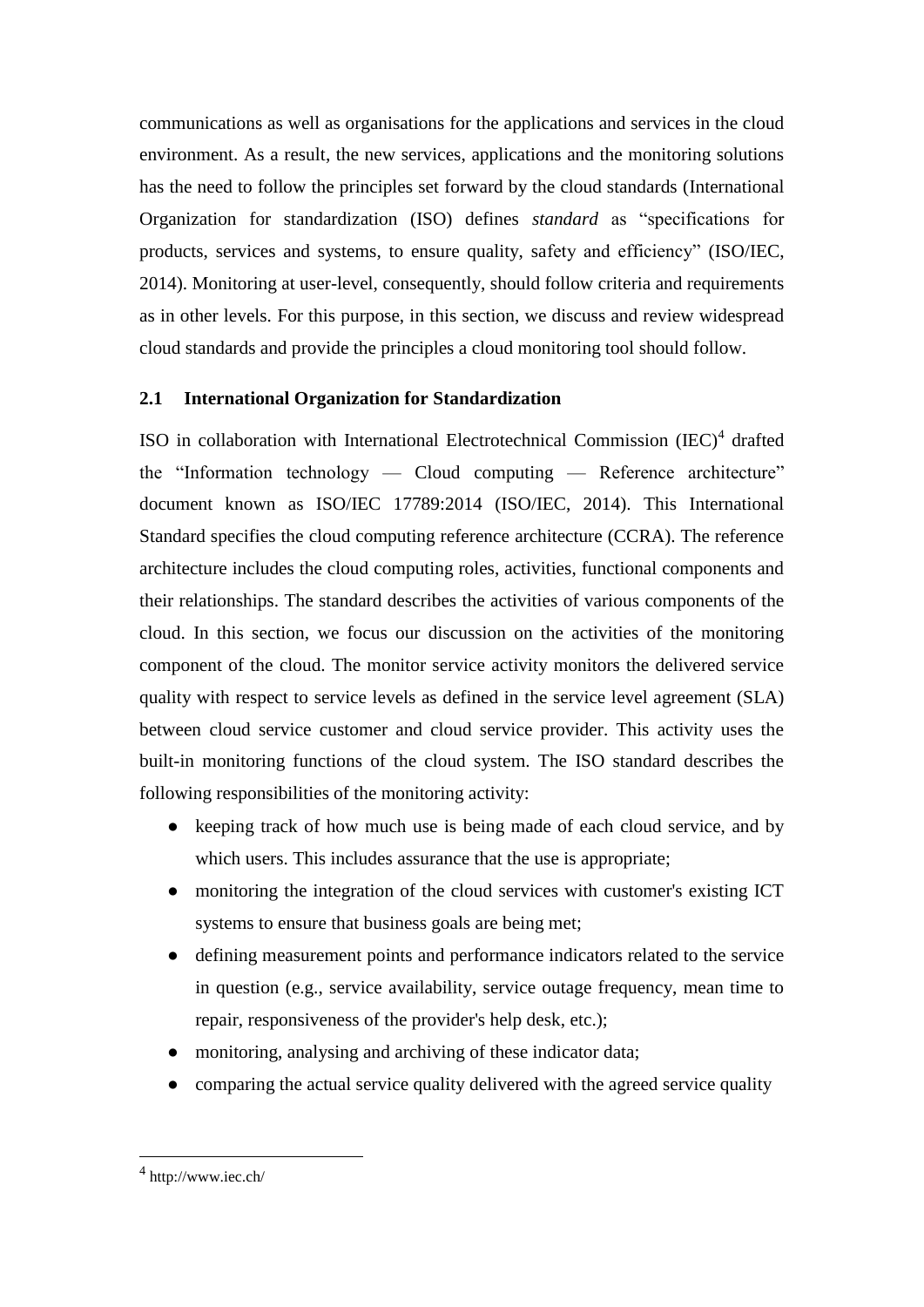The standard also specifies integration of existing Information and Communications Technology (ICT) components and application with the target cloud services and its implications on the monitoring component which involves creating and monitoring specific user accounts and identities use of management interfaces for cloud services and integrating logging and security incident management between cloud services and user monitoring and management infrastructure. The user interface through which an end-user interacts with cloud service provider and with cloud services, performs customer related administrative activities, and monitors cloud services is described as user layer in the standard. A user interface is typically a thin client interface such as a web-browser, smartphone app or a command-line interface, can be collectively called "front-end interfaces" (Kesavulu, Helfert, & Bezbradica, 2017). A monitoring functional component in a cloud environment should provide the following capabilities:

- monitor the activities of functional components throughout the cloud service provider's system. This includes the components that are involved in the direct use of cloud services by the end-user: cloud service users including the service access and service implementation (e.g., the invocation of a cloud service operation by a specific user);
- report time-sensitive critical events based on monitoring cloud provider's system behaviour (e.g., the occurrence of a fault, the completion of a task), or log system execution in the form of historical data (e.g., service usage data);
- storage and retrieval of data obtained from monitoring activity as logging records. The monitoring component is also responsible to guarantee the availability, confidentiality and integrity of the logging records.

### **2.2 The Open Group Standard**

The Open Group  $(TOG)^5$  is a global consortium that enables the achievement of business objectives through IT standards. They provide a standard for cloud computing called "The Open Group Cloud Ecosystem Reference Model" which defines the cloud reference model and provides guidance on how to apply it with The Open Group Architecture Framework (TOGAF) and ArchiMate (open and

<sup>5</sup> http://www.opengroup.org/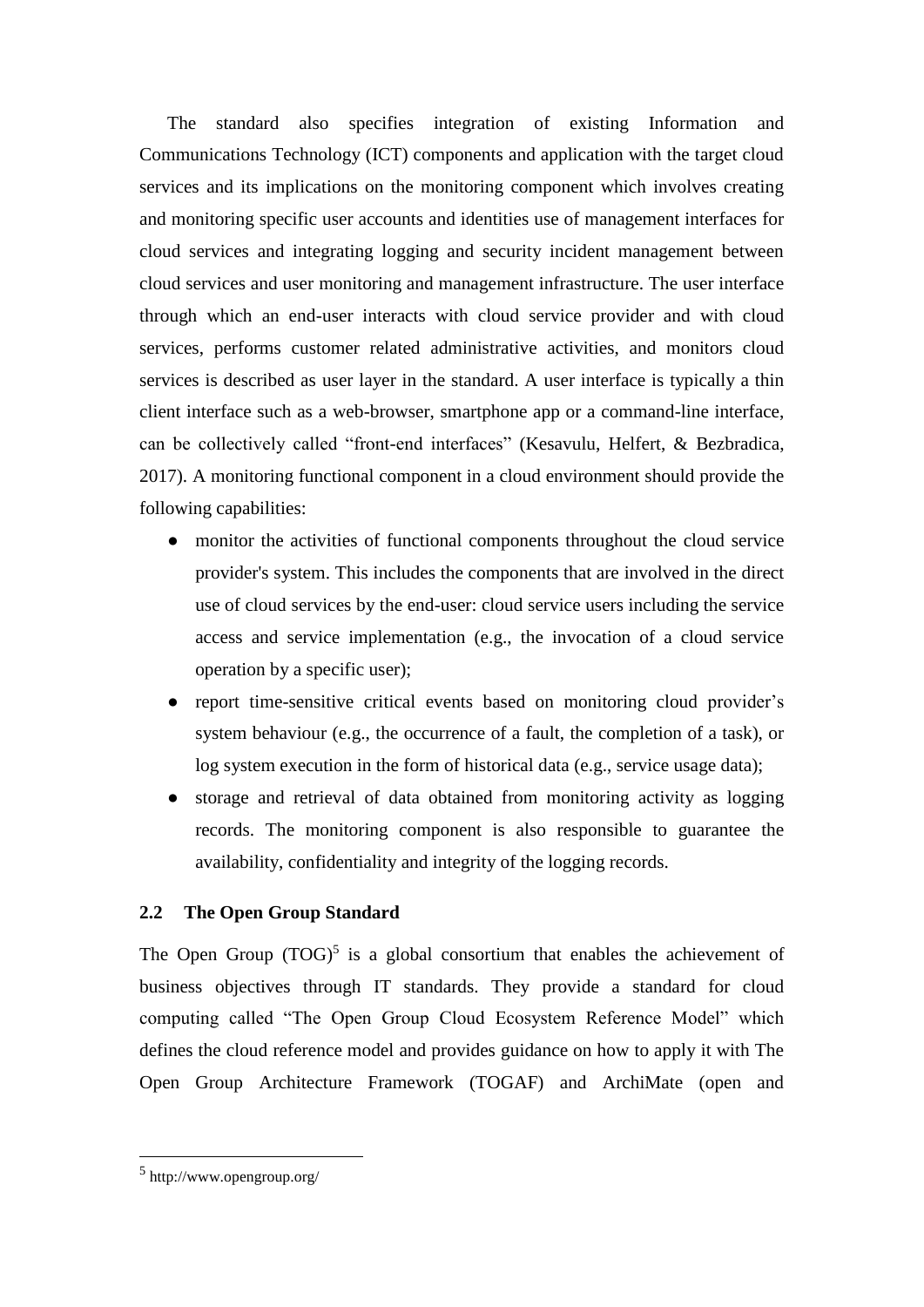independent modelling language for Enterprise Architecture) standards to develop an Enterprise Architecture (The Open Group, 2014).

TOG standard specifies the following three activities of a monitoring component:

- Monitoring subscription (SLA monitoring): Service Providers design and utilise multiple subscription models for charging users based on resource usage by the end-users. Some examples of subscription models may include fixed, tier-based (e.g., Gold, Silver, and Platinum), pay-as-you-go payment terms (monthly, quarterly, annually). Monitor allocation and consumption of Cloud Services to enable cloud service providers to facilitate charge-back to their subscribed consumers based on subscription models.
- Resource Health Monitoring: provides a broad view of issues that impact cloud resources with the aim to improve performance, accountability, and business results. This includes identifying, diagnosing, reporting of the issues affecting the virtual and physical cloud resources.
- Service Health Monitoring: is similar to Resource health monitoring but the focus here is on the services provided by the cloud provider. In addition to identification, diagnosis and reporting, this activity is also responsible for providing tools to monitor defined SLAs.

| #              |                                                                                                                              | <b>Standard</b> |            |
|----------------|------------------------------------------------------------------------------------------------------------------------------|-----------------|------------|
|                | Principle for monitoring in the cloud                                                                                        |                 | <b>TOG</b> |
| P <sub>1</sub> | Monitor delivered service quality as defined in SLA                                                                          | $\checkmark$    |            |
| P <sub>2</sub> | Monitor usage of services by user                                                                                            | $\checkmark$    |            |
| P <sub>3</sub> | Monitor the integration of the cloud services with customer's<br>existing ICT systems                                        | $\checkmark$    |            |
| P4             | Monitoring component should ensure analysing and archiving<br>of monitored data                                              | $\checkmark$    |            |
| P <sub>5</sub> | User interface should be provided to the cloud provider and<br>user to manage the monitoring tasks and visualise the results | $\checkmark$    |            |
| P <sub>6</sub> | Monitoring<br>should<br>availability,<br>component<br>guarantee<br>confidentiality and integrity of the logging records      | $\checkmark$    |            |
| P7             | Consider different subscription models to define monitoring<br>metrics                                                       |                 |            |

#### **Table 1: Cloud Monitoring Principles**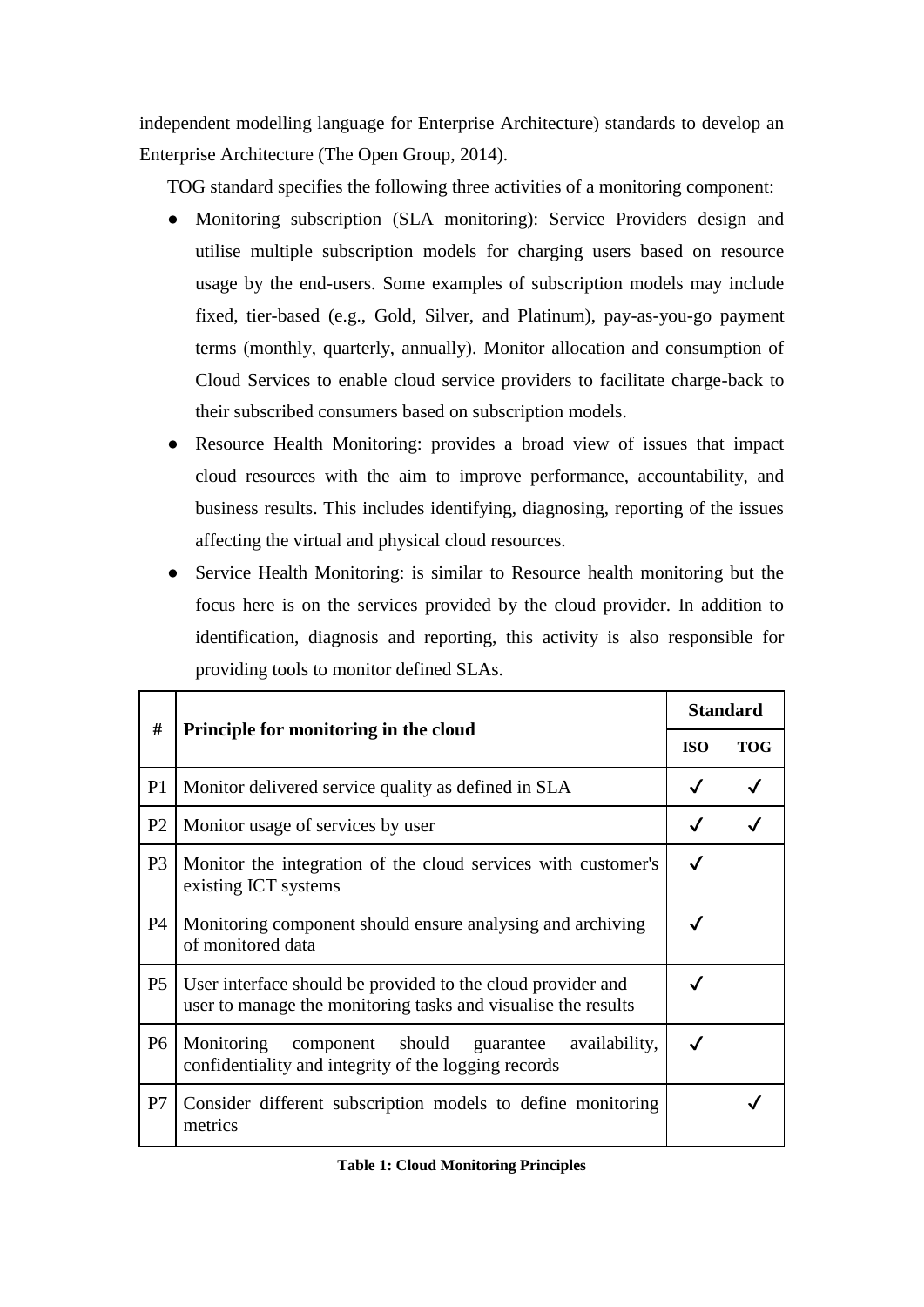# <span id="page-7-0"></span>**3 Existing cloud monitoring solutions**

Cloud providers offer diverse services to the cloud users using proprietary software and management techniques. Many of these providers use provider-dependent monitoring tools which complement their offerings. In addition, many monitoring solutions are being developed by researchers, enterprises. In this section, we review the state-of-the-art cloud monitoring solutions inspired by recent cloud monitoring survey paper by (Syed, Gani, Ahmad, Khan, & Ahmed, 2017).

# **3.1 PCMONS**

The authors in De Chaves, Uriarte, & Westphall (2011) proposed an open-source architecture for cloud monitoring. The authors propose a three-layered architecture: (i) infrastructure layer; (ii) integration layer and (iii) view Layer. Infrastructure layer consists of basic hardware, software, network and operating system. Integration layer is responsible for visualisation environment and hypervisors to acquire infrastructural related information. The view layer is responsible for presenting the monitoring data appropriately to the type of user (here, a user represents actors such as developer, administrator or a manager, not an end-user). The authors also demonstrate the PCMONS tool in this paper using agent insertion based monitoring methodology (for every new VM). This method creates additional overhead affecting VMs performance. The monitoring component in this paper is called as VM monitor, which injects scripts into the VMs that send useful data (for example, processor load and memory usage) from the VM to the monitoring system.

#### **3.2 GmonE**

The authors in Montes, Sánchez, Memishi, Pérez, & Antoniu (2013) present a method to categorise the monitoring solutions according to monitoring level and vision, where monitoring level deals with layers of cloud computing as defined in Mell & Grance (2011) and cloud vision defines how to distinguish monitoring data to analyse and present to different actors (such as end-users, developers, architects, managers and so on). The authors define client-side monitoring vision as the client's view of the cloud and deals with presenting the monitoring data to clients in terms of SLA agreement and contracts. The authors have proposed layered cloud monitoring architecture called GMonE, which is composed of four key components including GMonEMon,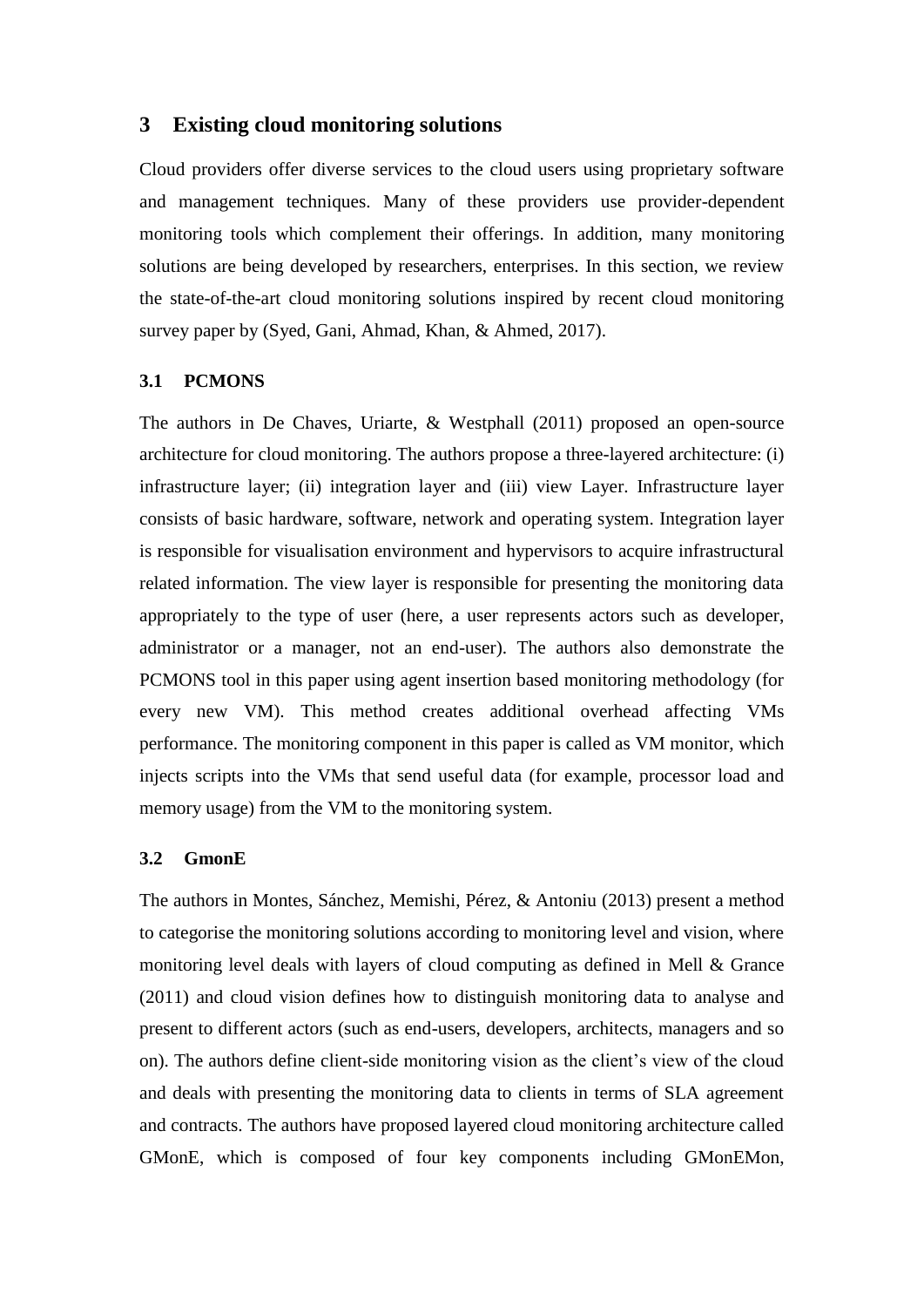monitoring Plug-ins, GMonEDB and GMonEAccess. The authors claim GMonEMon can run in any component of cloud that needs to be monitored to collect and send metric data to the GMonEDB and are implemented in the form of plugins. Monitoring data include status of the VMs, simultaneous network connections, application usage patterns. GMonEDB is responsible for receiving monitoring data and manages it for GMonE as a database. The GMonEAccess is a user interface which provides visualisation of monitored data.

#### **3.3 NFM**

In Suneja, Isci, Koller, & de Lara (2016), authors have proposed a novel cloud monitoring technique called Near Field Monitoring (NFM). The monitoring process is instantiated without inserting any agent into the user space. The operational logic of NFM include VM introspection using kernel data to extract system state and container namespace mapping, which enables the monitoring component to run irrespective of health of VM/containers. In NFM, a user/host can subscribe and unsubscribe the monitoring service as it runs independent of VM/container. Monitoring user interaction and user behaviour is not considered in the context of this paper.

#### **3.4 MonSLAR**

In Al-Shammari & Al-Yasiri (2015), the authors have presented a monitoring architecture called MonSLAR. The proposed architecture comprises of two versions of middleware, one for the user (client) side and one for the provider (server) side. Both the versions use REST (Representational State Transfer) protocols to dispatch requests and receive responses between client and server sides, thus enabling monitoring of components. MonSLAR provides information to the users about SLA if the services used by the user meet the agreed upon metrics. For the service provider, MonSLAR provides a method to measure the cloud user's satisfaction using a combination of network Quality of Service (QoS) and SLA parameters and term this as Quality of Experience (QoE). However, this work does not consider user's interaction with the cloud applications and the related implications on the cloud resources.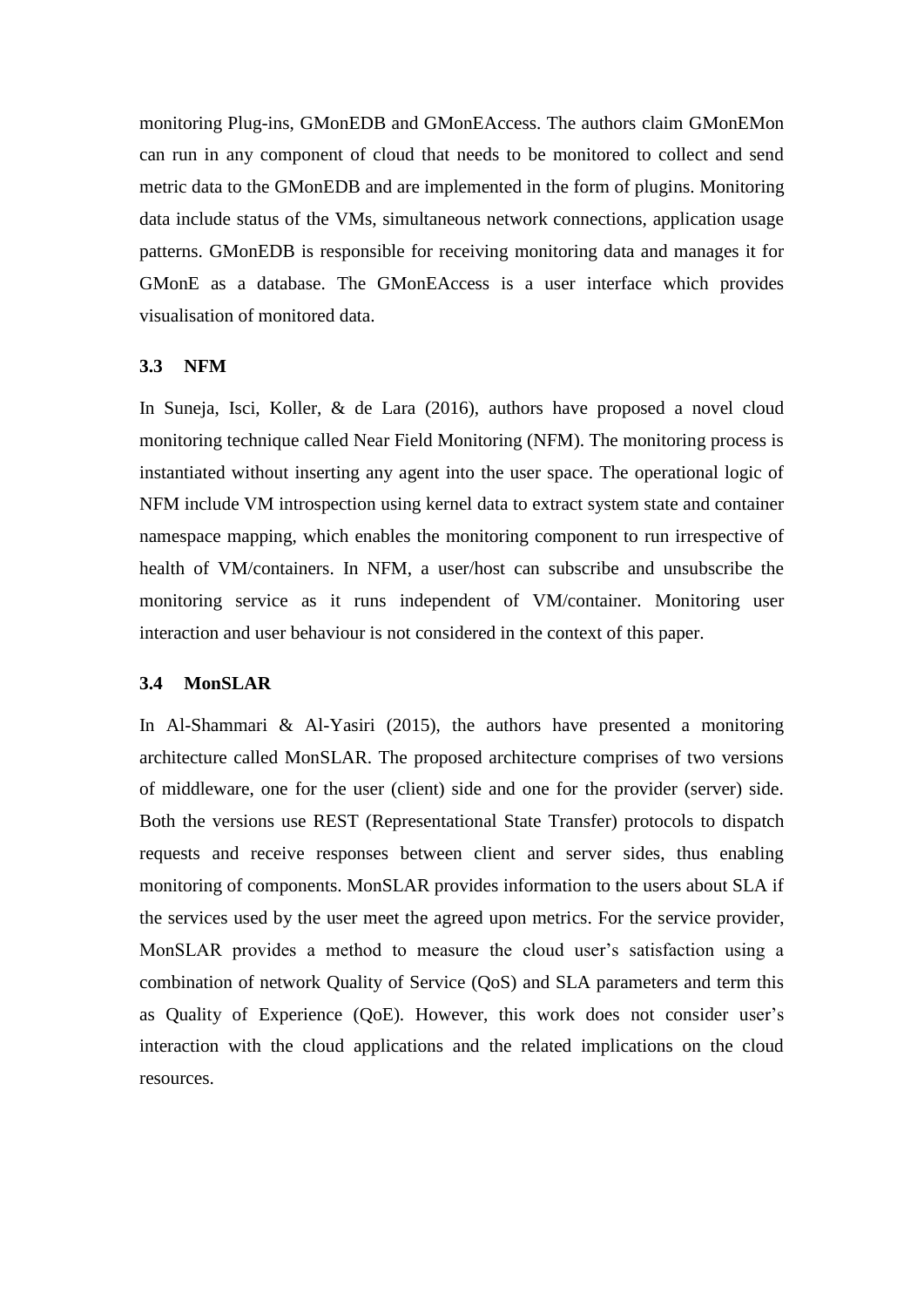#### **3.5 MonPaaS**

In Alcaraz Calero & Aguado (2015) the authors present an open-source adaptive monitoring platform as a service (MonPaaS) tool. The proposed tool has two different monitoring modes including cloud provider monitoring and user monitoring (capability provided to user for monitoring the deployed cloud resources). MonPaas is implemented by integrating Nagios<sup>6</sup> and OpenStack. This system intercepts the message queue of OpenStack, and use these messages to provide information about VMs. Both cloud providers and users can access the MonPaaS module in the form of API. The monitoring logic includes creation of separate VM for each new user, this creates additional performance overhead on the system. MonPaas uses Nagios for distributed monitoring, and DNX and Nconf to provide graphical management interface. MonPaas monitors physical and virtual resources and updates any change in physical or virtual infrastructure. However, user-level monitoring is not considered.

### **3.6 Monitoring-As-a-Service OCCI API**

In Ciuffoletti (2016) the author proposes an on-demand monitoring as-a-service model as an extension to Open Cloud Computing Interface (OCCI) API<sup>7</sup>, an open source IaaS service API that provides some standards and protocols for the cloud systems. The monitoring logic introduces a monitoring agent called "Sensor". Users can define the monitoring metric data through mixins, the sensor collects these userdefined metric data. Mixins have three different features including *metric* which defines the functionality of the requested entity, *aggregator* that defines how raw measurements should be processed, and *publisher* that defines how the metrics are used. The author also presents the monitoring extension as a prototype based on Docker. Although the focus of this work is to provide capability to user to define the monitoring metrics, only physical and virtual resources are monitored. User-level monitoring is not considered in the context of this paper.

#### **3.7 DB Management Framework**

In Zhao, Sakr, & Liu (2015), authors have presented a framework for the management of cloud-based database; with the aim to identify the consumer requirement to meet the terms defined in the SLA. The architecture of the proposed framework consists of

<sup>6</sup> https://www.nagios.org/

 $^7$  http://occi-wg.org/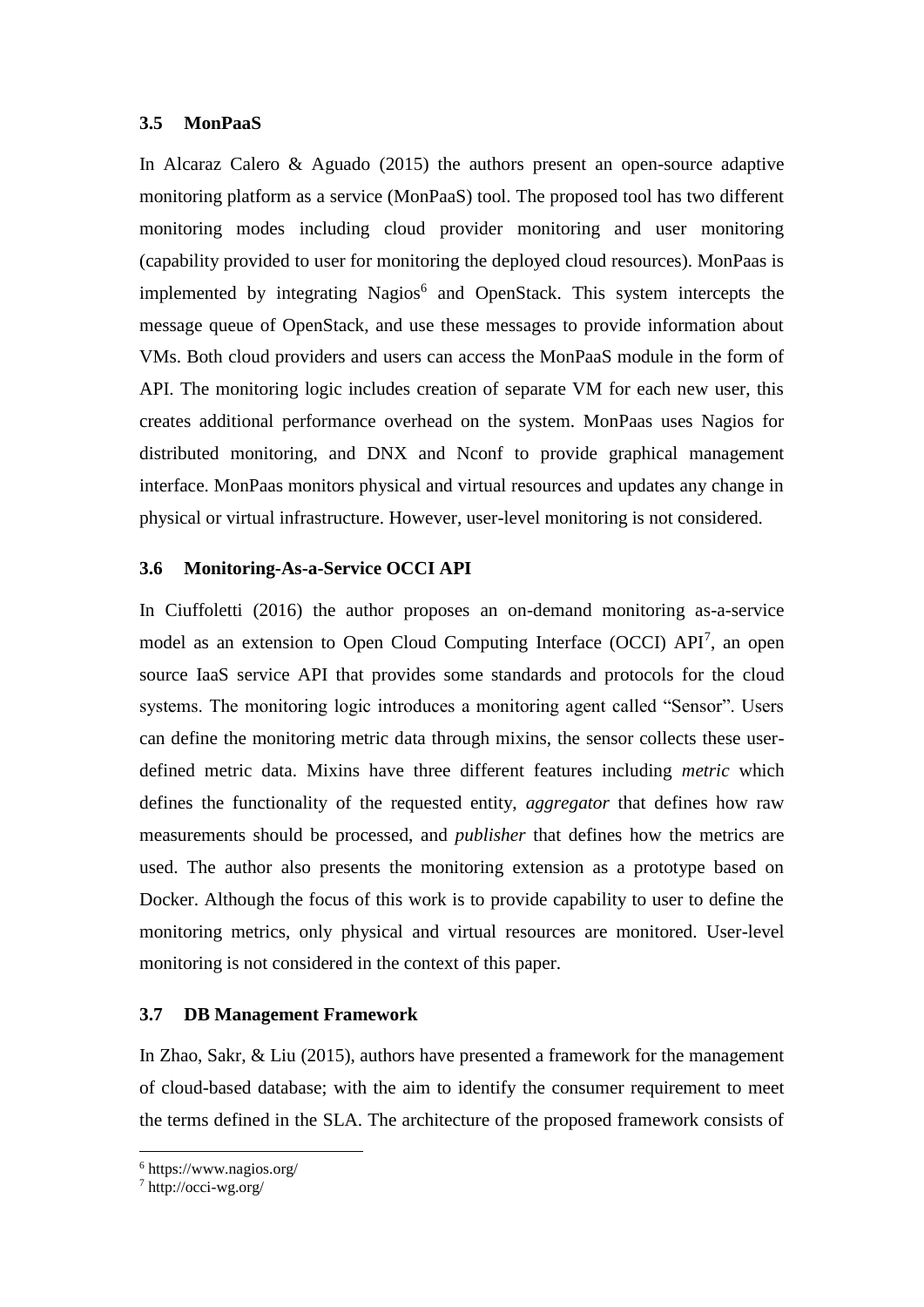three modules: (i) the monitor module; (ii) the control module and (iii) the action module. The monitor module is responsible to gather information based on two metrics: (i) data freshness and (ii) transaction response time. Proposed model monitors database services and performs adaptive actions to avoid any violation of SLA defined by specific application. User behaviour or interactions are not considered in the context of this work.

#### **3.8 SLA Monitoring**

Service Level Agreement specifies terms and conditions of cloud services agreed between a cloud service provider and cloud service consumer. The SLA parameters need to be monitored to avoid SLA violation, which can result in the form of financial penalty. In Anithakumari & Chandrasekaran (2017), the authors have used monitoring techniques to analyse the parameters of SLA with the aim to predict any possible violation. The monitoring component monitors the Service Level Objective (SLO) values such as response time and job execution time from all the running instances, which forms the basis for determining SLA violations. In case, if SLA is not met, the penalty imposed is presented in SLO. Authors have also proposed an adaptive resource management. In this approach, additional resources (more VMs) are deployed to run when an SLA violation is predicted or occurred, with the aim to execute the current job and mitigate future SLA violations. Authors have also presented a prototype using GMOND module provided by Ganglia (Massie, 2004) for runtime monitoring and Java messaging service (JMS) and MySQL is used as a database. The emphasis of this work is mainly on monitoring SLA parameters on the server side. However, the implication of user interaction and user behaviour on SLA are not considered.

#### **3.9 Dynamic Pricing Policy**

In Anwar et al., (2015), a dynamic pay-per-usage charging solution for the cloud service providers is presented. By utilising monitoring agent, they have proposed a solution for charging with less overhead. The authors used OpenStack's Ceilometer to collect metering data. The advantage of this approach is that instead of using separate VMs for management (i.e. metering/monitoring etc.) they have utilised resources of the same VM for monitoring purpose. Additionally, the system automatically allocate new VM if the existing running VMs reaches maximum load. A down-side of this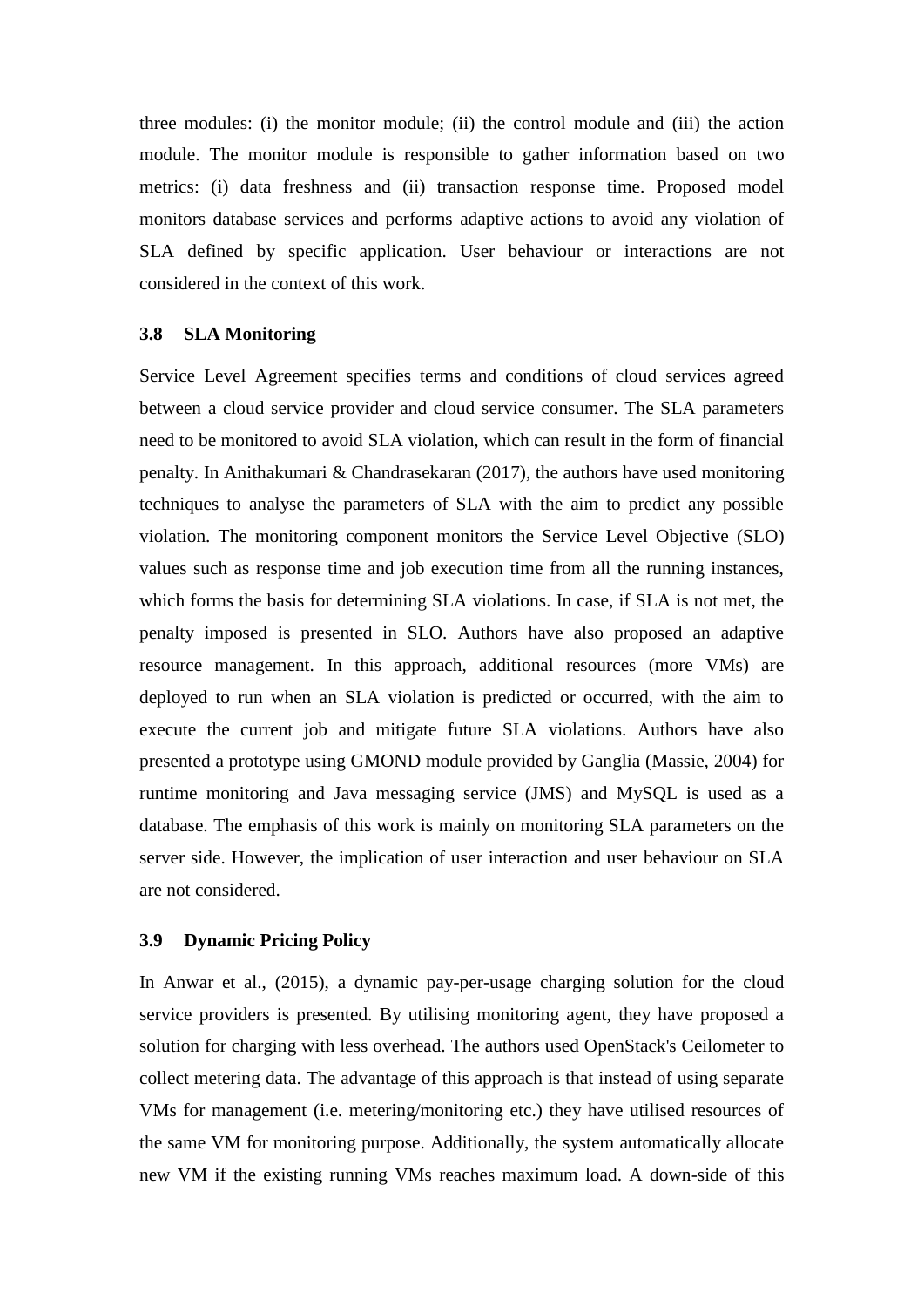approach is that the additional overhead on the performance of VMs. The main focus of this work is metering and the authors have only considered monitoring physical and virtual resources. User-level usage based metering is not considered.

#### **3.10 Power and Performance Management**

Users and user-side applications typically do not have access to information on cloud software and hardware resource utilisation and power consumption. Alternatively, public cloud offers little access to the information about user application requirement. Turk et al., (2016) aim to address this issue by proposing an architecture for monitoring by providing detailed information about the different layers of cloud for users and providers. This work utilises the Massachusetts Open Cloud (MOC), a public cloud established for research purpose. In the proposed work, authors focus on using cloud monitoring for power and performance management in the cloud datacentres. The proposed architecture is divided into four layers including Data collection layer, Data retention & consolidation layer, Services layer, and Advanced monitoring applications layer. The authors have used a combination of Sensu (opensource monitoring software), Ceilometer, LogStach (data acquisition and transport tool) and RabbitMQ (open-source message queue tool) for acquisition and collection of Data, and integrated InfluxDB, Elastic-Search, and MonoDB for database purpose in their proposed architecture. The monitoring component in this architecture monitors the cloud hardware resources and user-level usage and its implication and effects on power consumption is not considered.

#### <span id="page-11-0"></span>**4 Comparative analysis of cloud monitoring solutions**

This section presents a comparative analysis of the cloud monitoring solutions discussed in Section [3.](#page-7-0) The focus of the analysis here is to identify the solutions based on the monitoring level (User, Application/Service, Infrastructure/Resource level) in cloud, techniques followed and implementation status of user-level usage monitoring.

User-level usage monitoring represents the usage data generated in the cloud system due to the user's interaction with the cloud application. The authors in Montes et al., (2013) have considered user-level usage monitoring in their taxonomy but have not implemented in the GmonE tool. The author in Ciuffoletti (2016) introduces a monitoring agent named as the "Sensor". The sensor collects metric data, defined in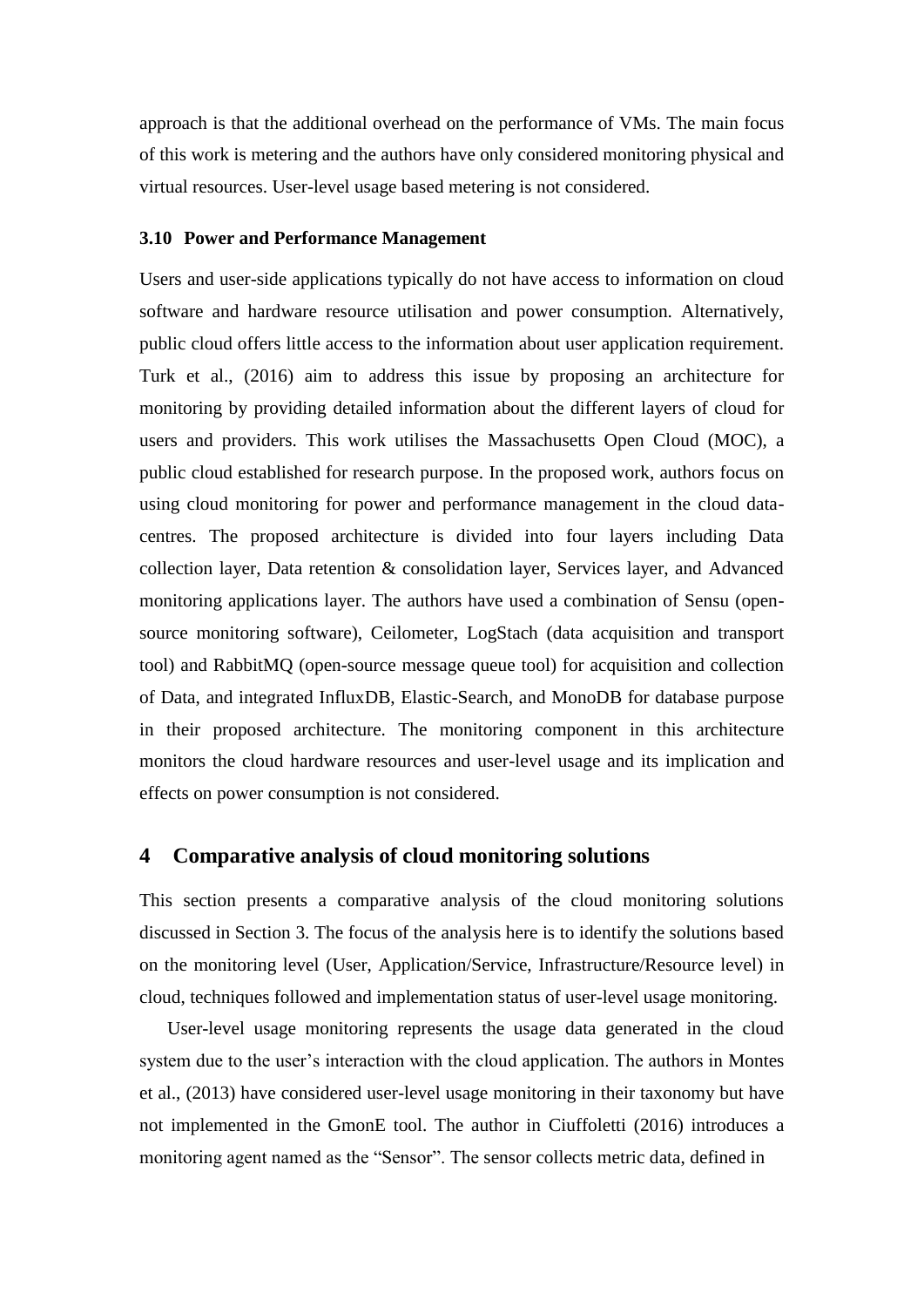|                                                | <b>Monitoring level</b> |                          |                            |                                                         |                                      |  |
|------------------------------------------------|-------------------------|--------------------------|----------------------------|---------------------------------------------------------|--------------------------------------|--|
| <b>Monitoring</b><br><b>Tools</b>              | User                    | Application /<br>Service | Infrastructure<br>Resource | <b>User-level</b><br><b>Monitoring</b><br><b>Status</b> | <b>Monitoring</b><br>technique       |  |
| <b>PCMONS</b>                                  | $\mathbf X$             | $\checkmark$             | ✓                          | Not Considered                                          | Scripts in<br><b>VM</b>              |  |
| GmonE                                          | $\checkmark$            | $\mathbf X$              | $\checkmark$               | Identified, Not<br>Implemented                          | Plugins in<br><b>VM</b>              |  |
| <b>NFM</b>                                     | $\mathbf X$             | $\mathbf{X}$             | $\checkmark$               | Not Considered                                          | Kernel data<br>in VM                 |  |
| <b>MonSLAR</b>                                 | $\checkmark$            | $\mathbf X$              | $\checkmark$               | Identified (User<br>satisfaction for<br>SLA)            | <b>REST</b><br>Protocol              |  |
| MonPaaS                                        | $\mathbf X$             | $\mathbf X$              | $\checkmark$               | Not Considered                                          | Special<br><b>Monitor VM</b>         |  |
| Monitoring-<br>as-a-Service<br><b>OCCI API</b> | $\mathbf X$             | $\mathbf X$              | $\checkmark$               | Not Considered                                          | Server<br>application                |  |
| DB<br>Management<br>Framework                  | X                       | $\checkmark$             | $\mathbf X$                | Not Considered                                          | Database<br>proxy<br>software        |  |
| <b>SLA</b><br>Monitoring                       | $\mathbf X$             | $\checkmark$             | $\checkmark$               | Not Considered                                          | <b>GMOND</b><br>tool by<br>Ganglia   |  |
| Dynamic<br>Pricing<br>Policy                   | $\mathbf X$             | $\mathbf{X}$             | $\checkmark$               | Not Considered                                          | OpenStack<br>Ceilometer <sup>8</sup> |  |
| Power and<br>Performance<br>Management         | $\mathbf{X}$            | $\mathbf{X}$             | $\checkmark$               | Not Considered                                          | Sensu,<br>Ceilometer,<br>LogStach    |  |

# <span id="page-12-0"></span>**Table 2: Comparative Analysis of Cloud Monitoring Solutions**

<sup>&</sup>lt;sup>8</sup> Ceilometer is an OpenStack service, used for metrics collection for billing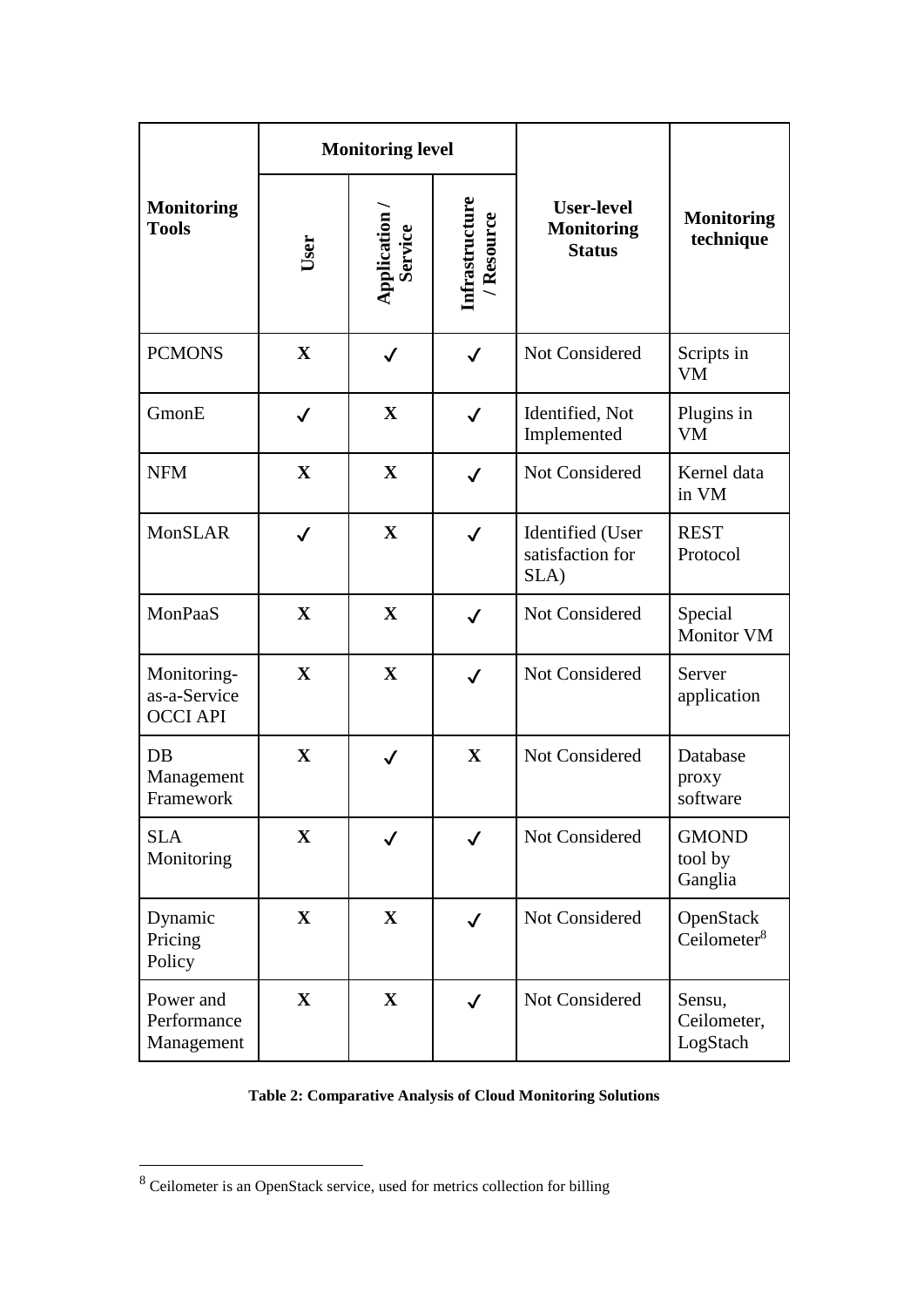Mixins by users. But the important thing to note here is that a user defines the metrics of the monitoring agent, which is different from user-level usage monitoring as the user interaction is not monitored. In Alcaraz Calero & Aguado (2015), the authors use the term user monitoring, where a separate VM called Monitor VM (MVM) is created for each new customer. Each MVM monitors physical and virtual resources but not the user interaction. Similarly, majority of the monitoring solutions consider users in the cloud monitoring domain but user-level usage monitoring and its implications on the service and infrastructural resource usage in the cloud have not been considered.

Different cloud monitoring tools contribute to different characteristics of the cloud including metering, billing, SLA management, error and fault fixing, resource provisioning, workload management, and so on. In Kesavulu et al., (2017), we have defined criteria for the user-level usage data and proposed a usage data extraction framework adhering to the defined criteria. The idea of monitoring user behaviour is to understand how users interact with the application and this is mainly done through analysing the clickstreams (Banerjee & Ghosh, 2001; Bucklin & Sismeiro, 2009; Pachidi et al., 2014; Wang, Zhang, Tang, Zheng, & Zhao, 2016). The authors Cito et al. (2015) provide a high-level taxonomy of types of operation data that can be treated as user-level usage data:

- Monitoring data (Operational application metadata)
	- o Performance data service response times, database query times
	- o Load data incoming request rate, server utilisation
	- o Costs data hourly cloud virtual machine costs, data transfer costs per 10,000 page views
	- o User behaviour data clickstreams, page views,
- **Production data** 
	- o Data produced by SaaS application itself-placed orders, customer information.

Summarising in [Table 2](#page-12-0) are the current tools and applications for usage monitoring in the cloud domain. These tools and applications are suggested in Syed et al., (2017) showing that major of them are working on the monitoring data at service and infrastructure level while only GmonE and MonSLAR have identified the potential of user level monitoring (not implemented). This confirms our motivations to exploit and explore researches on this novel type of data to cope with the challenges pointed out in Section [1.](#page-1-0)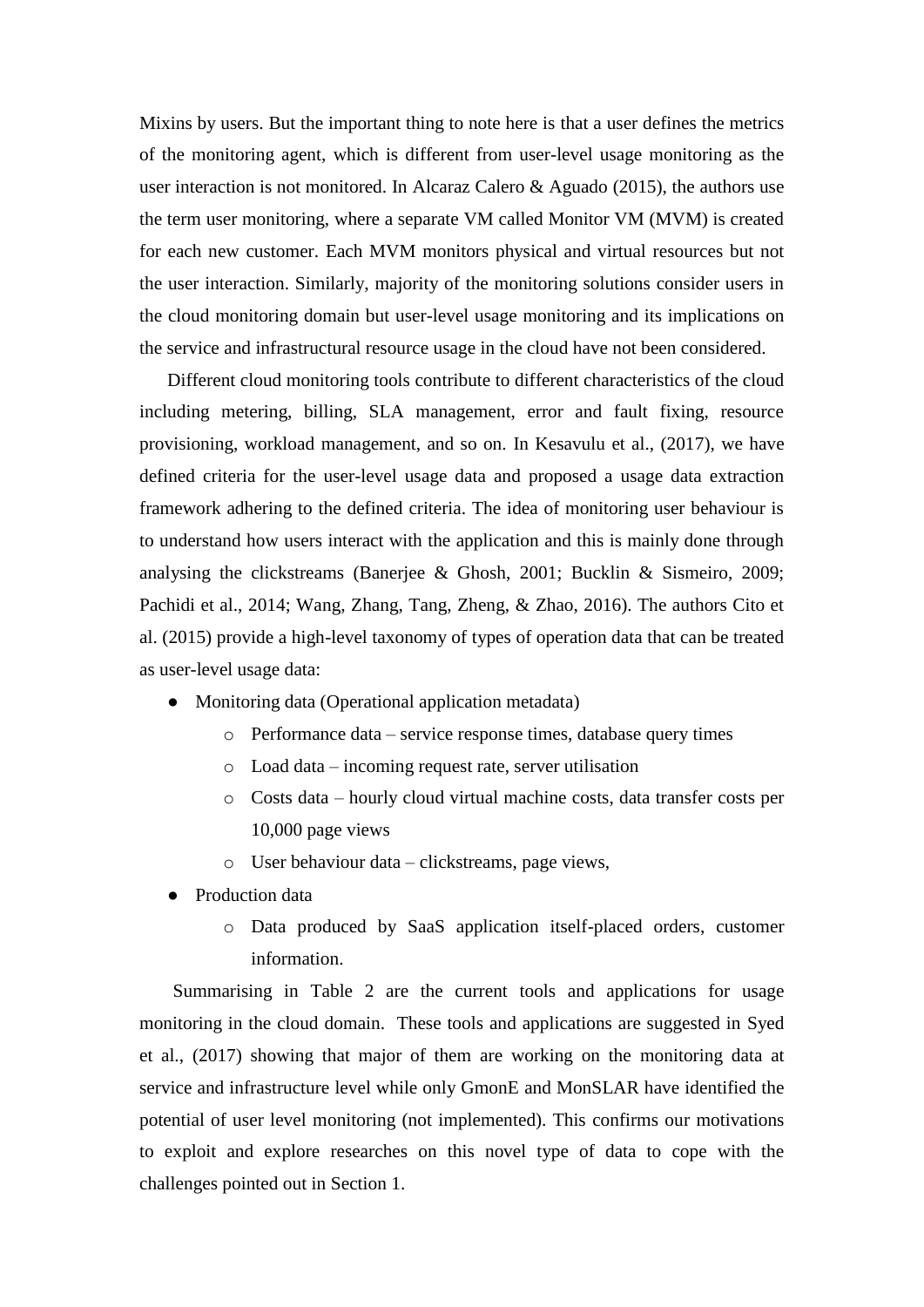# <span id="page-14-0"></span>**5 Conclusion and future work**

In this paper we reviewed state-of-the-art cloud monitoring solutions that have considered the user's perspective as a part of their tools. Furthermore, we have analysed the monitoring solutions according to their level of monitoring (user, application/service, infrastructure/resources) in the cloud and techniques used or adopted for the actual monitoring task. As a result of the analysis, we see that existing cloud monitoring solutions consider users in the cloud monitoring domain but userlevel usage monitoring and its implications on the service and infrastructural resource usage in the cloud has not been considered. Consequently, we presented the related standards in ISO and TOG based on those, proposed the principles for cloud monitoring solutions to follow. We firmly believe that understanding the usage patterns of the end-users and usage behaviour can overcome the challenges mentioned in Section [1.](#page-1-0) The future work of this research includes (1) design and development of a novel approach to monitor cloud application usage by end-users, namely User-level Usage Monitoring, which is the process of identification, extraction and analysis of the data that represent users' interaction with the cloud application (2) extending the review by considering other cloud standards and any principles that may reveal; (3) evaluation of the user-level usage monitoring tool.

# **Acknowledgement**

This work was supported in part with the financial support of the Science Foundation Ireland grant 13/RC/2094 and co-funded under the European Regional Development Fund through the Southern & Eastern Regional Operational Programme to Lero - the Irish Software Research Centre [\(www.lero.ie\)](http://www.lero.ie/).

### **References**

- Aceto, G., Botta, A., De Donato, W., & Pescapè, A. (2013). Cloud monitoring: A survey. *Computer Networks*, *57*(9), 2093–2115. https://doi.org/10.1016/j.comnet.2013.04.001
- Al-Bayati, B., Clarke, N., & Dowland, P. (2016). Adaptive Behavioral Profiling for Identity Verification in Cloud Computing: A Model and Preliminary Analysis. *GSTF Journal on Computing*, *5*(1), 21–28. https://doi.org/10.5176/2251- 3043\_4.4.348
- Al-Shammari, S., & Al-Yasiri, A. (2015). MonSLAR: A middleware for monitoring SLA for RESTFUL services in cloud computing. *2015 IEEE 9th International Symposium on the Maintenance and Evolution of Service-Oriented Systems and Cloud-Based Environments, MESOCA 2015 - Proceedings*, 46–50.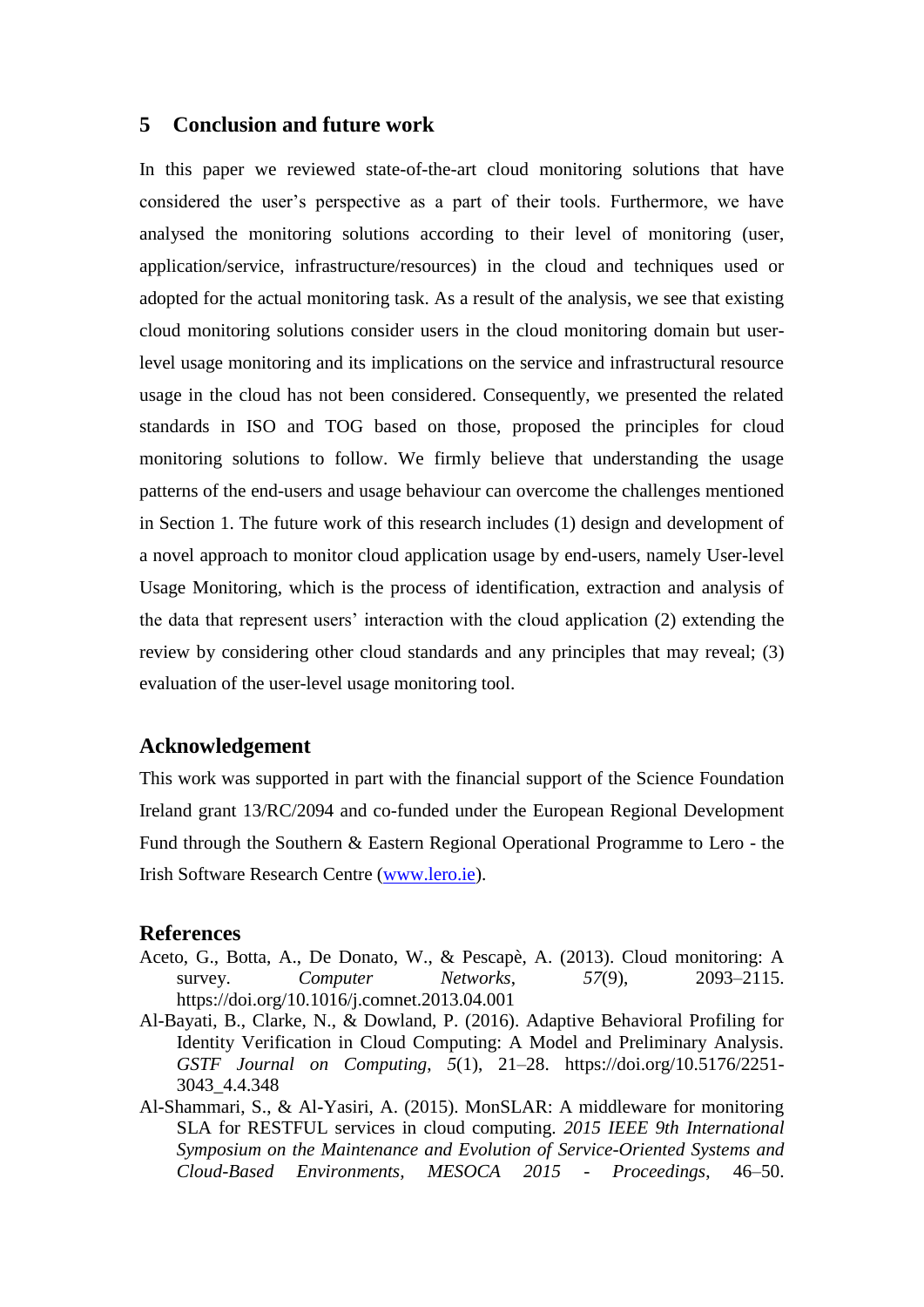https://doi.org/10.1109/MESOCA.2015.7328126

- Alcaraz Calero, J. M., & Aguado, J. G. (2015). MonPaaS: An adaptive monitoring platformas a service for cloud computing infrastructures and services. *IEEE Transactions on Services Computing*, *8*(1), 65–78. https://doi.org/10.1109/TSC.2014.2302810
- Anithakumari, S., & Chandrasekaran, K. (2017). Negotiation and Monitoring of Service Level Agreements in Cloud Computing Services. *Proceedings of the International Conference on Data Engineering and Communication Technology: ICDECT 2016, Volume 2*, 651–659. https://doi.org/10.1007/978-981-10-1678- 3\_62
- Anwar, A., Sailer, A., Kochut, A., Schulz, C. O., Segal, A., & Butt, A. R. (2015). Cost-Aware Cloud Metering with Scalable Service Management Infrastructure. *Proceedings - 2015 IEEE 8th International Conference on Cloud Computing, CLOUD 2015*, 285–292. https://doi.org/10.1109/CLOUD.2015.46
- Bezemer, C. P., Zaidman, A., Platzbeecker, B., Hurkmans, T., & Hart, A. (2010). Enabling multi-tenancy: An industrial experience report. *IEEE International*<br>Conference on Software Maintenance, *ICSM*. *Con* Software Maintenance, ICSM. https://doi.org/10.1109/ICSM.2010.5609735
- Bucklin, R. E., & Sismeiro, C. (2009). Click Here for Interact Insight: Advances in Clickstream Data Analysis in Marketing. *Journal of Interactive Marketing (Mergent, Inc.)*, *23*(1), 35–48. https://doi.org/10.1016/j.intmar.2008.10.004
- Ciuffoletti, A. (2016). Application level interface for a cloud monitoring service. *Computer Standards and Interfaces*, *46*, 15–22. https://doi.org/10.1016/j.csi.2016.01.001
- De Chaves, S. A., Uriarte, R. B., & Westphall, C. B. (2011). Toward an architecture for monitoring private clouds. *IEEE Communications Magazine*, *49*(12), 130– 137. https://doi.org/10.1109/MCOM.2011.6094017
- Helfert, M., Donnellan, B., & Ostrowski, L. (2012). The case for design science utility and quality-Evaluation of design science artifact within the sustainable ICT capability maturity framework. *Systems, Signs & Actions*, *6*(1), 46–66. Retrieved from http://www.sysiac.org/uploads/sysiac2012-helfert.pdf
- ISO/IEC. (2014). *ISO/IEC 17789 - Information technology - Cloud computing - Reference architecture*. *ISO* (Vol. 2014).
- Kesavulu, M., Helfert, M., & Bezbradica, M. (2017). A Usage-based Data Extraction Framework for Cloud-Based Application - An Human-Computer Interaction approach. In *International Conference on Computer-Human Interaction Research and Applications (CHIRA)*. Madeira, Portugal.
- Mell, P., & Grance, T. (2011). The NIST definition of cloud computing. *NIST Special Publication*, *145*, 7. https://doi.org/10.1136/emj.2010.096966
- Montes, J., Sánchez, A., Memishi, B., Pérez, M. S., & Antoniu, G. (2013). GMonE: A complete approach to cloud monitoring. *Future Generation Computer Systems*, *29*(8), 2026–2040. https://doi.org/10.1016/j.future.2013.02.011
- Petruch, K., Tamm, G., & Stantchev, V. (2012). Deriving In-Depth Knowledge from IT-Performance Data Simulations. *International Journal of Knowledge Society Research*, *3*(2), 13–29. https://doi.org/10.4018/jksr.2012040102
- Suneja, S., Isci, C., Koller, R., & de Lara, E. (2016). Touchless and always-on cloud analytics as a service. *IBM Journal of Research and Development*, *60*(2–3), 11:1- 11:10. https://doi.org/10.1147/JRD.2016.2518438
- Syed, H. J., Gani, A., Ahmad, R. W., Khan, M. K., & Ahmed, A. I. A. (2017). Cloud monitoring: A review, taxonomy, and open research issues. *Journal of Network*